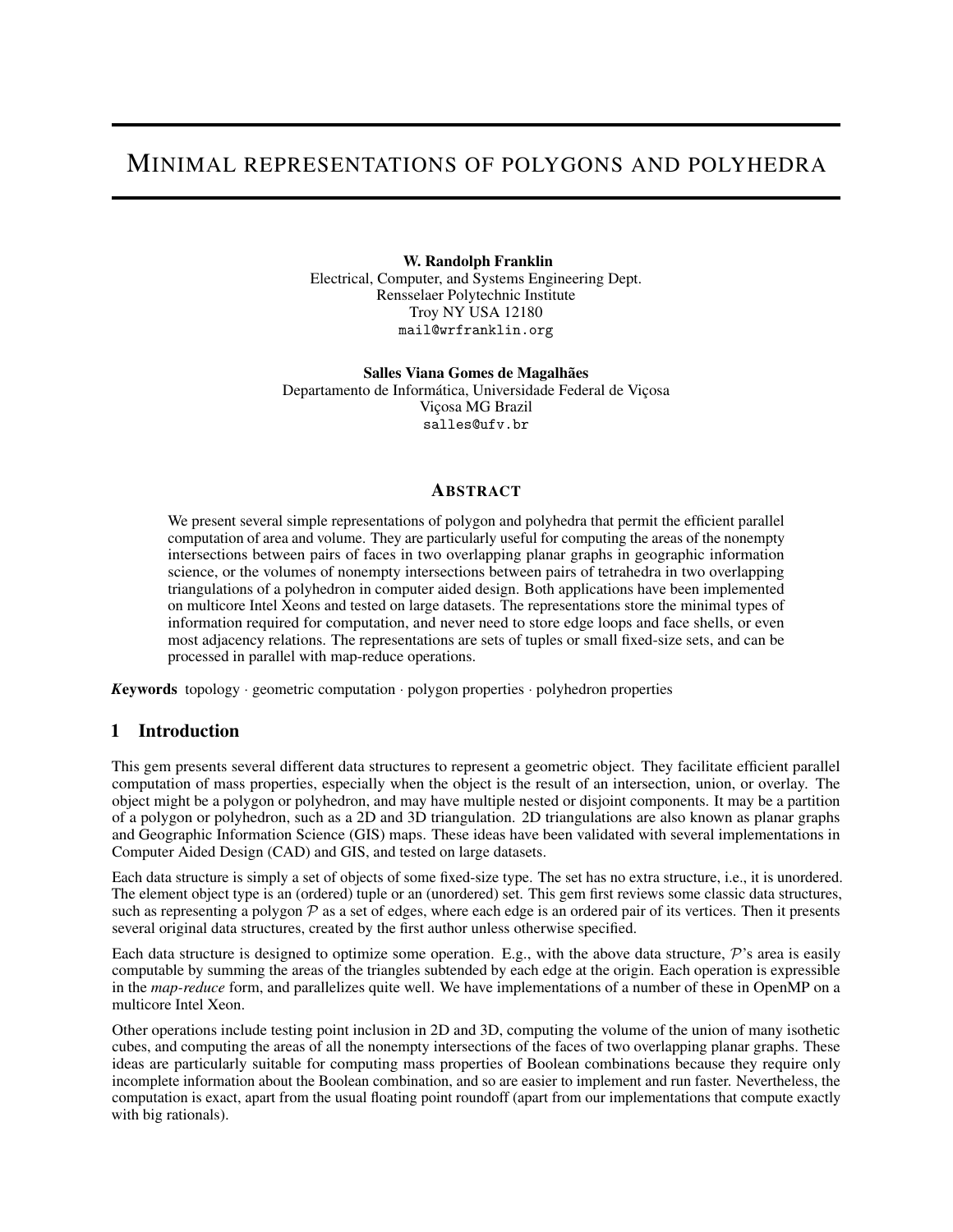These data structures have no pointers or trees. Explicitly storing global information like loops of edges and shells of faces is not necessary (although that information could be deduced if another application needed it).

These techniques can often reduce the storage needed to represent geometric objects, compared to representations that store complete topologies with many pointers from each element to all its adjacent elements. Since a good laptop computer may have 32GB or more of main memory, and a good workstation 256GB, one might reasonably ask, what's the point? The answer is that the datasets are also getting larger. There is an enormous speed advantage to being able to store the dataset in real memory instead of in virtual memory or on another node of a cluster. On modern supercomputers, the cost of accessing data often dominates the cost of processing it. Reductions in storage lead directly to reductions in total wall-clock time. Efficient, compact, data structures improve performance considerably.

Minimizing space usage is especially true when the target platform is a Graphics Processing Unit (GPU). GPUs are not just for gamers; as of June 2021, six of the ten fastest known supercomputers [\[26\]](#page-9-0) have NVIDIA GPUs. The fastest of these, and the second fastest overall is the Summit, which has 27,648 NVIDIA Volta V100 GPUs [\[24\]](#page-9-1). So, for maximum performance, we need to target GPUs. Although the Summit has over 10PB of memory, most of it is relatively slow to access. Each GPU has only up to 96KB of fast shared memory for each of its 14 streaming multiprocessors (SMs) [\[23\]](#page-9-2). Data too large for the fast shared memory must spill over to the main memory on the GPU, which is 100 times slower. A similar situation obtains when the platform is a network of processing nodes programmed with the Message Passing Interface (MPI). Accessing data over the network is orders of magnitude slower than accessing local data.

These ideas were partly motivated by the philosophy that a designer knows he has achieved perfection not when there is nothing left to add, but when there is nothing left to take away, and as a reaction to representations storing every possible topological relation. Some of these ideas could well date to the invention of analytic geometry, although we are unaware of such prior art.

## 2 Representing one polygon

Here are several representations for one polygon  $\mathcal{P}$ .  $\mathcal{P}$  need not be simply connected, and nested holes and islands are allowed; see Figure [1a.](#page-2-0) Non-manifold vertices, which have more than two edges, are also allowed if they are considered to be several vertices whose coordinates coincide.

#### 2.1 Unoriented edges

Here, P is represented as the set  $\mathcal{U} = \{u_i\}$  where each  $u_i = \{(x_{i0}, y_{i0}), (x_{i1}, y_{i1})\}$  is one unoriented edge of P, represented as the set of its endpoints. E.g., the triangle with vertices  $(0,0), (1,0), (0, 2)$  would be represented as the set  $\{\{(0,0), (1,0)\}, \{(0,0), (0,2)\}, \{(1,0), (0,2)\}\}\.$  Which side of  $u_i$  is on the inside of  $P$  is not stored. Since  $\mathcal U$  is a set, its elements are not ordered.

The set of unoriented edges suffices to uniquely represent  $P$ . From a point-set view, it determines the points contained in P. If the more global topology of P is required, such as the edge loops, then the two edges with a common vertex can be determined, so we can walk around each loop by traversing edge-vertex-edge-vertex... The set of loops can be determined with a union-find algorithm, or by repeating the previous traversal until every edge has been used. The hierarchical nesting of loops, such as shown in Figure [1a](#page-2-0) can be determined by inclusion testing of a sample vertex of each loop against each other loop. More efficient algorithms are available if speed is a problem. However the point of this gem is that we usually don't need this information.

This representation supports testing whether a query point q is included inside  $P$ . Using the classic Jordan curve theorem [\[22\]](#page-9-3), first implemented in [\[25\]](#page-9-4), we test whether q is below each  $u_i$ . It runs an semi-infinite ray up from q and computes what edges it intersects.  $q$  is inside  $\mathcal P$  iff the number of intersections is odd; see Figure [1b,](#page-2-0) where the green point is inside, but the red points outside.

## 2.2 Oriented edges

Here,  $P$  is represented as the set  $\mathcal{E} = \{e_i\}$  where each  $e_i = ((x_{i0}, y_{i0}), (x_{i1}, y_{i1}))$  is one oriented edge of  $P$ , represented as the ordered pair of its two endpoints. E.g., the triangle with vertices  $(0, 0), (1, 0), (0, 2)$  would be represented as the set  $\{((0,0), (1,0))$  ,  $((0,2), (0,0))$  ,  $((1,0), (0,2))\}$ . The two vertices of each edge are ordered so that when traveling from the first vertex to the second, the inside of the polygon is on the left. The edge  $((0, 2), (0, 0))$ is different from the edge  $((0,0),(0,2))$ .

This representation supports computing mass properties of  $\mathcal P$  such as *area*, by summing the signed areas subtended by each edge and the origin. See Figure [1c.](#page-2-0)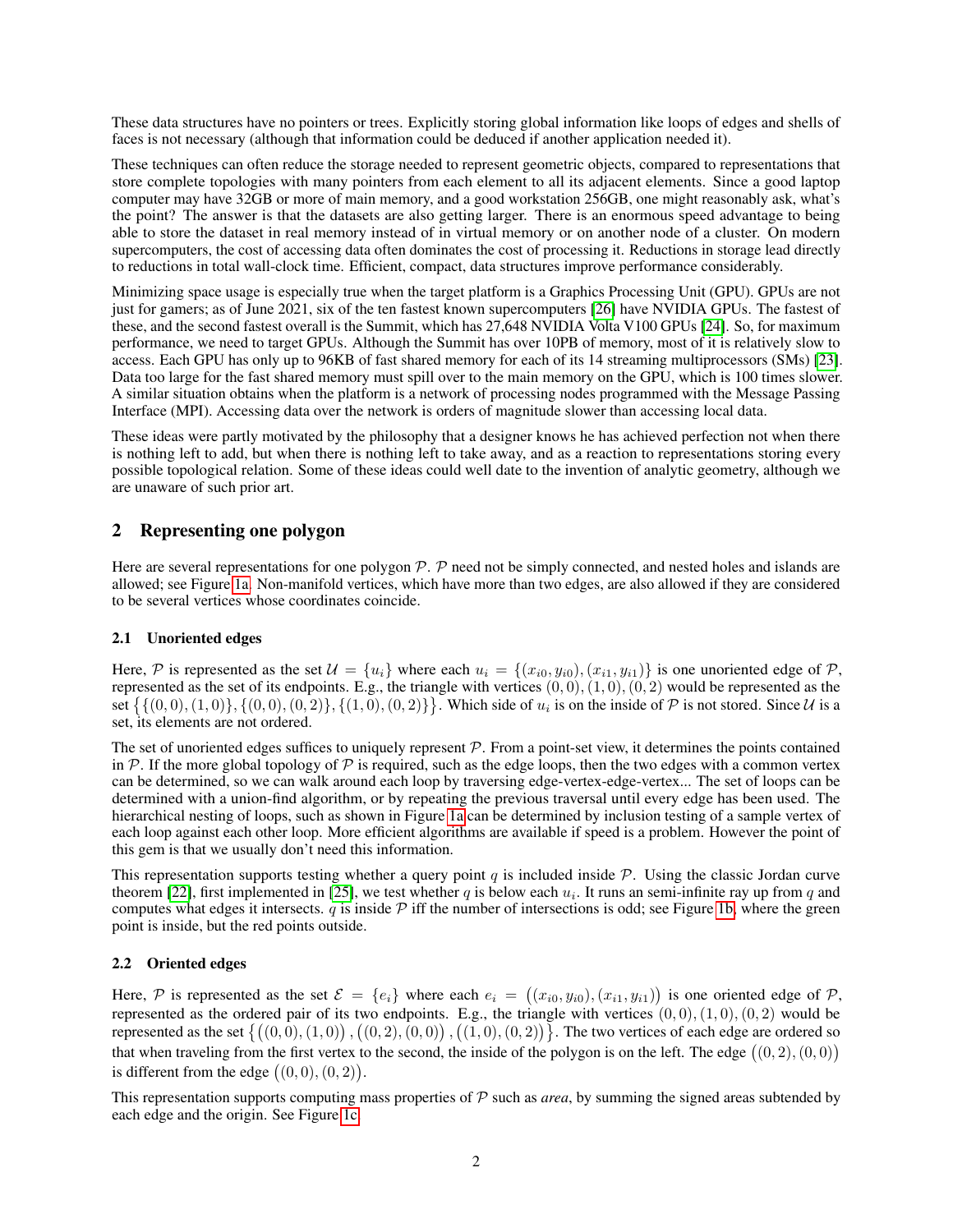<span id="page-2-0"></span>



(a) Polygon with holes and island (b) Jordan curve point inclusion testing on set of unoriented edges

Figure 1: General polygon figures

(c) Areas subtended by edges

<span id="page-2-1"></span>

Figure 2: Axis-aligned and diamond polygons

With oriented edges, point inclusion becomes a little easier if the order of the edges intersecting the ray drawn up from the query point q towards  $y = \infty$  is known, or alternatively, all the edges intersecting closer than a certain distance, or the closest intersecting edge, are known. This can be determined with, e.g., a uniform grid, often in constant expected time. By inspecting which side of the closest inspecting edge that q is on, we immediately know whether q is inside  $P$ .

This can also be used to locate a point in a planar graph, i.e., to compute which face (aka polygon) of a planar graph contains q. That is a subroutine of Overprop [\[20\]](#page-9-5), and in 3D of PinMesh [\[3\]](#page-8-0). The expected preprocessing time is linear in the number of vertices; the expected query time constant.

#### 2.3 Augmented axis-aligned vertices

This is the special case of a polygon whose edges are all horizontal or vertical. It motivates the more general case to follow. The set of vertices is insufficient to uniquely define a polygon. However, augmenting each vertex with a little extra information suffices. For axis-aligned edges, as in Figure [2a,](#page-2-1) one additional bit of information is sufficient to compute mass properties such as area.

Define an augmented vertex as  $a = (x, y, s)$  where  $(x, y)$  is the vertex's coordinates, and s is a property of that vertex's local geometry. There are eight cases; s is +1 for four and −1 for the other four, as shown in Figure [2b.](#page-2-1) Then the area is  $\sum x_i y_i s_i$ , summed over the augmented vertices of the polygon. E.g., the area of Figure [2a](#page-2-1) is

 $1 \cdot 1 \cdot 1 - 1 \cdot 4 \cdot 1 + 1 \cdot 4 \cdot 2 - 1 \cdot 2 \cdot 2 + 1 \cdot 2 \cdot 3 - 1 \cdot 1 \cdot 3 = 5$ 

Testing whether point  $q$  is inside is possible by computing which quadrant of each vertex includes  $q$ , combining that with that vertex's s to form a characteristic function of  $P$ , and summing. (The characteristic function  $\chi_P(q) = 1$  iff q is contained in  $P$  and 0 otherwise.)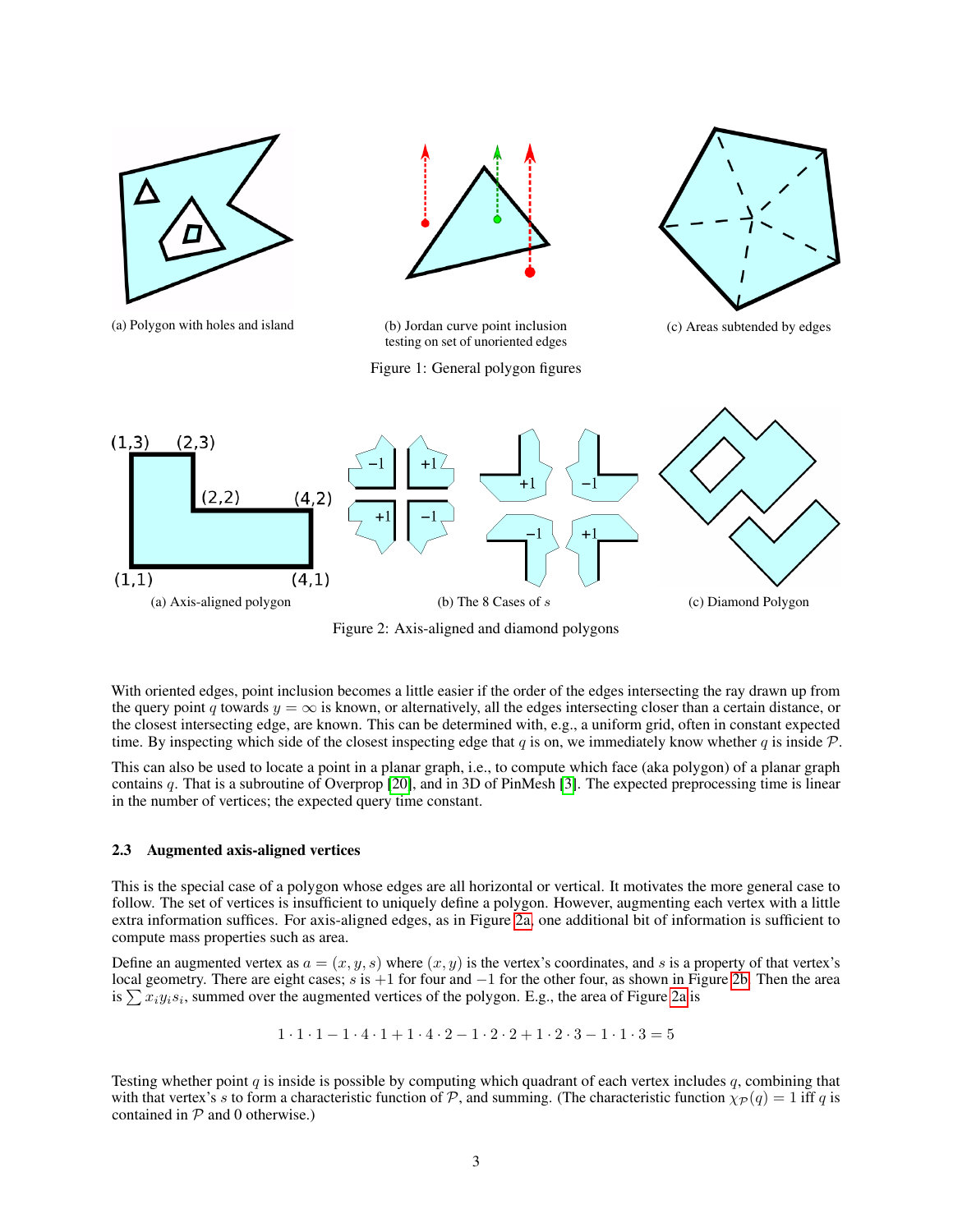<span id="page-3-0"></span>

Figure 3: Vertex neighborhood for general polygons

#### 2.3.1 Implementation considerations

Although this data structure is provided for pedagogical purposes as a simple demonstration of the concepts, efficiently storing that extra bit per vertex may be of interest. First, we might use a separate bit vector for all the vertices' bits. This is easy and efficient with modern languages. Alternatively, if the vertex coordinates don't need the full precision of, say, a four byte int, we might steal one bit from a coordinate field, reducing its precision to only 31 bits.

#### 2.4 Augmented diagonal vertices

This is a similar special case of polygons whose edges all have slopes of  $\pm 1$ ; see Figure [2c.](#page-2-1) As before, we supplement each vertex with one additional bit of information, used to compute mass properties such as area. Define an augmented vertex as  $a = (x, y, s)$  where  $(x, y)$  is the vertex's coordinate, and s is defined similarly to in Figure [2b.](#page-2-1)

There is also a whole class of area functions:

$$
\forall \alpha \forall \beta \forall \gamma \forall \delta \quad A = \sum_{i} (\alpha x_i^2 + (1 - \alpha)y_i^2 + \beta x_i + \gamma y_i + \delta)s_i
$$

Special cases include  $A = \sum_i x_i^2 s_i$  and  $A = \sum_i y_i^2 s_i$ .

#### 2.5 Augmented general vertices, aka vertex neighborhoods

A similar algorithm exists for general polygons. Since the set of vertices is insufficient uniquely to represent a polygon, we will augment each vertex  $V$  with information on its local neighborhood by including a generalization of the above  $s$ . This will abstract the information about the directions that the edges leave the vertex, and which sector is interior to the polygon.

Specifically, for each vertex, v, define  $\chi_v : E^2 \to \Re$ , i.e., a scalar function on all points in the plane depending on how they relate to v's neighborhood, as illustrated in Figure [3a.](#page-3-0) For  $\theta < \pi$ :

$$
\chi_v(p) = \begin{cases}\n\frac{1}{2} - \frac{\theta}{2\pi} & \text{if } p \text{ is in the angle between the two rays} \\
-\frac{\theta}{2\pi} & \text{if } p \text{ is in the other 2 wedges} \\
\frac{1}{4} - \frac{\theta}{2\pi} & \text{if } p \text{ is on either ray, but not on } v \\
0 & \text{if } p = v\n\end{cases}
$$

For  $\theta > \pi$ :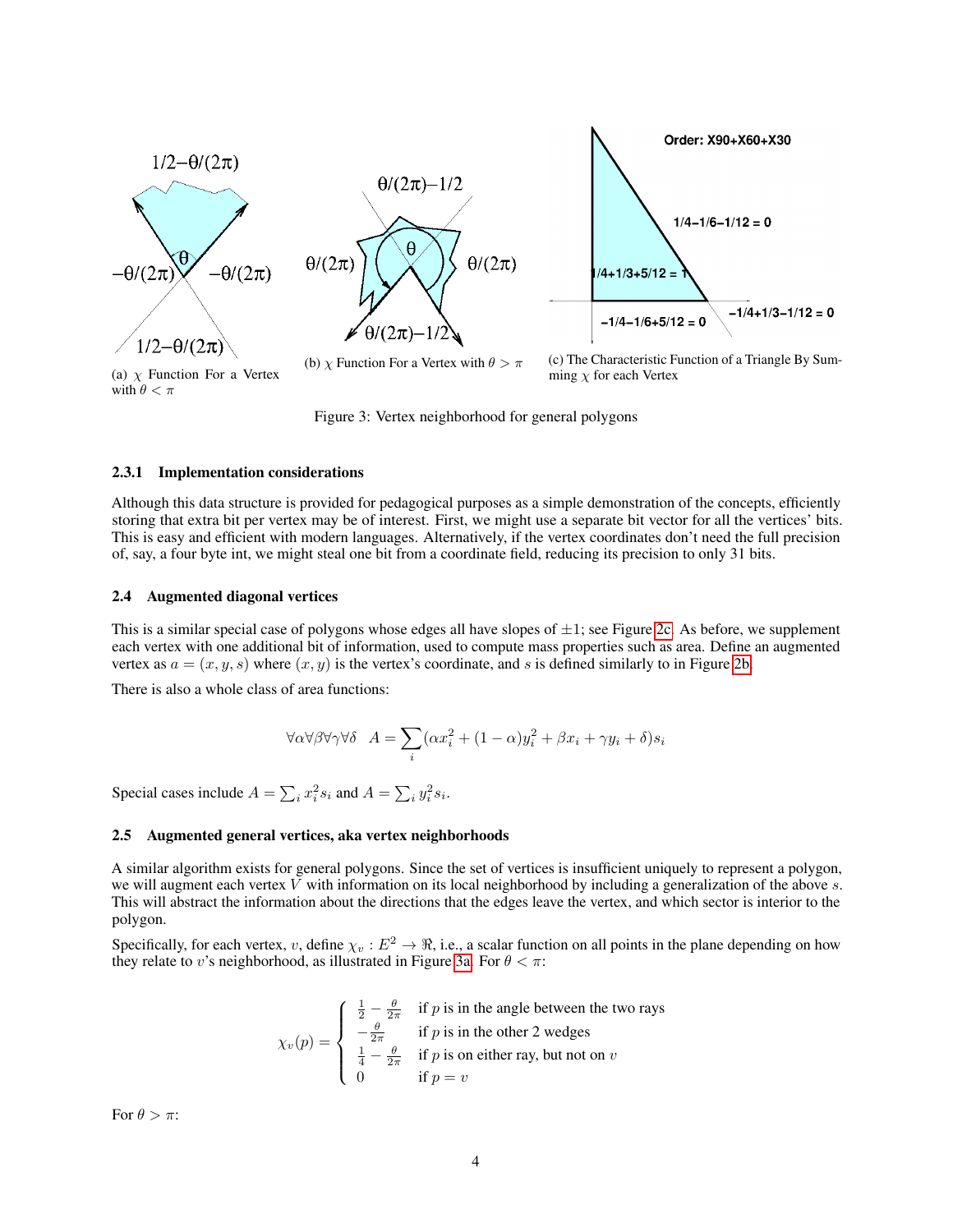<span id="page-4-0"></span>

Figure 4: Cusps and half-spaces

 $\chi_v(p) =$  $\sqrt{ }$  $\int$  $\overline{\mathcal{L}}$  $\frac{\theta}{2\pi} - \frac{1}{2}$  if p is in the angle between the two rays as shown in Figure [3b](#page-3-0)  $\frac{\theta}{2\pi}$  if p is in the other 2 wedges  $\frac{\theta}{2\pi} - \frac{1}{4}$  if p is on either ray, but not on v 0 if  $p = v$ 

 $\theta = \pi$  does not occur since it would be a straight line with no vertex.

Adding the  $\chi$  functions for all the vertices of a polygon gives a characteristic function for the polygon. Figure [3c](#page-3-0) shows an example of a triangle. This can be extended to all polygons, including concave with multiple components and holes. Other formulae are presented in [\[12,](#page-9-6) [13,](#page-9-7) [17\]](#page-9-8). With this characteristic function, we can do point inclusion tests.

In spirit, this slightly resembles Green's theorem. However, while Green's theorem computes a polygon's area by integrating along its boundary edges, this formula uses only the boundary vertices.

#### 2.6 Vertex–edge direction adjacencies, or cusps

We can get even simpler than the above representation, by splitting each vertex into two pieces called *cusps*, one for each adjacent edge. Note that we do not know the complete edge, but only its angle and which side is inside. See Figure [4a.](#page-4-0) Let v be the vertex's position. It is convenient to represent the extra info as two unit vectors, t and n. t is a unit tangent vector along the edge, and  $n$  is a unit vector normal to t pointing to the inside side of the edge.  $n$  adds only one bit of new info. So,  $P$  is now  $\{(v, t, n)\}\)$ . A k-gon will have  $2k$  set elements.

Then the polygon's area is

$$
\frac{1}{2} \sum_{i} (v_i \cdot t_i)(v_i \cdot n_i)
$$

where  $\cdot$  is the scalar vector product here. The perimeter (boundary) length is

$$
-\sum_i (v_i \cdot t_i) \quad .
$$

For example, consider a rectangle with vertices  $(0, 0), (2, 0), (2, 3), (0, 3)$ .  $(0, 0)$  has two adjacent edges. The edge from  $v = (0, 0)$  to  $(2, 0)$  has tangent vector  $t = (1, 0)$  and normal vector  $n = (0, 1)$ . The edge from  $v = (0, 0)$  to  $(0, 3)$  has tangent vector  $t = (0, 1)$  and normal vector  $n = (1, 0)$ . So the two cusps created from vertex  $(0, 0)$  are  $((0,0), (1,0), (0,1))$  and  $((0,0), (0,1), (1,0))$ . Those two cusps contribute  $0 \cdot 0 + 0 \cdot 0 = 0$  to the area and  $0 + 0 = 0$ to the length.

#### 2.7 Halfplanes

If we extend each edge of  $\mathcal P$  to an infinite line and then to a halfplane of the inside side, then we may represent  $\mathcal P$ 's interior, in Constructive Solid Geometry (CSG) style, as a conjunctive normal form Boolean expression of them, with each line used only once, Dobkin et al [\[6\]](#page-8-1). See Figure [4c](#page-4-0) for example, where

$$
\mathcal{P} = abc(d+e+f)(g+h+i) + jkl
$$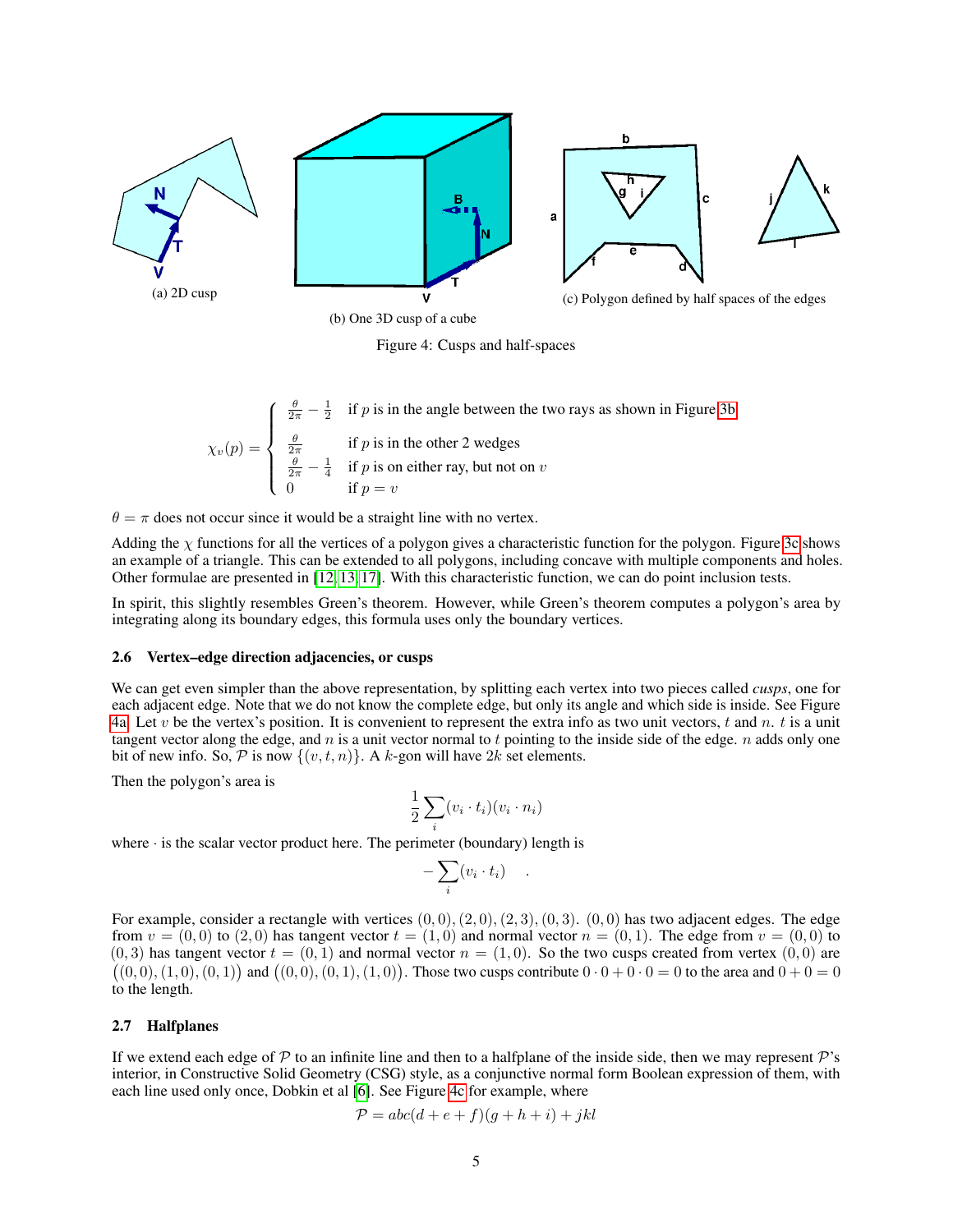may be used to test point inclusion. In more detail,  $a$ , for example, represents a half plane defined by that edge extended to infinity, with the half plane interior on the inside side of the edge. In the above formula, + means union and an omitted multiplication operator, intersection.

This concept does not extend to  $E^3$ ; the formula may have to use some lines more than once. Also computing volume is an open question.

## 3 Representing one polyhedron

This section presents several data structures to represent a 3D polyhedron  $P$ . A complete description would include the loops of edges and shells of faces, with many explicit adjacency relations, such as pointers from each face to its adjacent vertices and edges. However that is unnecessary for the computation of many properties, and not storing it saves a lot of space. To simplify the following descriptions, assume that the faces of  $P$  are triangles.

#### 3.1 Unoriented faces

To test whether P contains a test point q, it suffices to run a semi-infinite ray up from q, and count how many faces of P it crosses (the Jordan curve algorithm). When testing q against a face of  $P$ , we do not need to know which side of the face is on the interior of P. That is, the set of *unoriented faces* suffices.

#### 3.2 Oriented faces

The volume of  $P$  can be computed by decomposing  $P$  into tetrahedra and summing their signed volumes. Each tetrahedron is defined by one face of  $P$  and the coordinate origin (or any other fixed point). The volume of a tetrahedron is a determinant whose entries are simple expressions of the tetrahedron's vertices. The volume may be negative. This algorithm requires knowing the inside side of each face, that is, the faces are *oriented*.

#### 3.3 Axis-aligned faces

Perhaps the faces of  $P$  are all parallel with one of the xy, xz, or yz planes. This may not be that common, but when it does happen, the volume formula is particularly simple. The vertices of such a polyhedron may be either convex or concave, and may open out in any of eight directions, making 16 possible types of vertices. Each type of vertex is assigned a type bit, s, in a 3D version of Figure [2b.](#page-2-1) Then the volume of P is  $\sum_i x_i y_i z_i s_i$ , summed over all the vertices.

#### 3.4 Vertex neighborhoods

For v, a trihedral vertex in  $E^3$ ,  $\chi_v(p)$  is defined using the vertex angles of the adjacent faces. Let the 3 faces be  $f_1$ ,  $f_2$ , and  $f_3$ , and their angles at v be  $\alpha$ ,  $\beta$ , and  $\gamma$ , respectively. Then

$$
\chi_v(p) = \begin{cases}\n\frac{2\pi - \alpha - \beta - \gamma}{4\pi} & \text{if } p \text{ is inside all 3 face planes.} \\
\frac{\alpha - \beta - \gamma}{4\pi} & \text{if } p \text{ is outside } f_1 \text{ but inside } f_2 \text{ and } f_3. \\
-\text{etc. for two similar cases.} \\
\frac{\alpha + \beta - \gamma}{4\pi} & \text{if } p \text{ is outside } f_1 \text{ and } f_2 \text{ but inside } f_3. \\
-\text{etc. for two similar cases.} \\
\frac{\alpha + \beta + \gamma - 2\pi}{4\pi} & \text{if } p \text{ is outside all 3 face planes.} \\
\end{cases}
$$

#### 3.5 Cusps

We can also represent polyhedron  $P$  as a set of 3D *cusps*, where each cusp is an adjacency relation between a vertex, an edge, and a face. However, neither the complete edge or face is stored, but only the definitions of the infinite lines or planes that include them, plus a face's inside side. Specifically,  $v$  is a vertex's coordinates,  $t$  is a unit tangent vector from v along an edge, and n is a unit vector normal to t in the plane of a face of  $P$  that points into the interior of that face. (Unlike in 2D,  $n$  adds more than one bit of information.) Define also one more unit vector,  $b$ , perpendicular to both n and t, pointing into the interior of  $P$ . b adds only one bit of information. P is represented as the set of its cusps.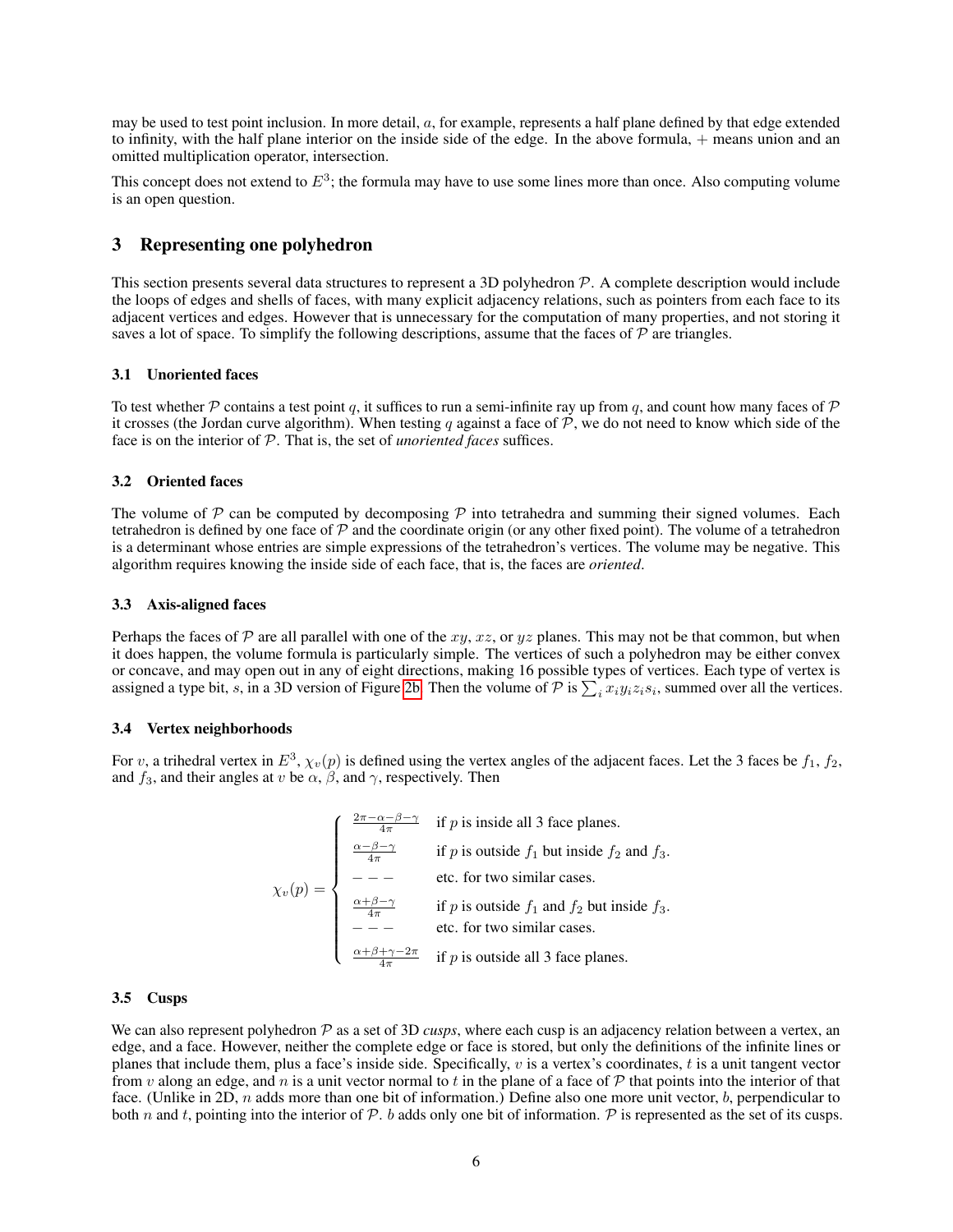E.g., a cube has 48 cusps, since each of 8 vertices is incident on 3 edges, each of which is incident on 2 faces; see Figure [4b.](#page-4-0) In general, a vertex incident on  $k$  faces will be part of  $2k$  cusps.

Some mass properties may be computed as follows.

- The total edge length,  $L = -\frac{1}{2} \sum_i v_i \cdot t_i$ . The  $\frac{1}{2}$  is needed because each edge is counted twice.
- The surface area,  $A = \frac{1}{2} \sum_i (v_i \cdot t_i) (v_i \cdot n_i)$ .
- The volume  $V = -\frac{1}{6} \sum_i (v_i \cdot t_i) (v_i \cdot n_i) (v_i \cdot b_i)$ .

The volume, area, and length formulae may be derived by dropping a perpendicular from  $O$  onto each face, and onto each edge, and joining  $O$  to each vertex. All these edges, plus the faces joining them, partition  $P$  into one simplex for each cusp. The volume of each simplex is one term of the volume formula for P.

### 4 Don't we always know the edges?

One might argue that, in practice, we always know the edges, and so, vertex-based representations are pointless.

However, perhaps the polygon is the output of a function, such as the Boolean intersection of two other polygons. One application is computing whether two polygons interfere or collide with each other, which happens iff their intersection area is nonzero. In this case, computing only the output vertices and their neighborhoods may be much easier than computing the output edges. Indeed, there are two types of output vertices here: (a) some input vertices, and (b) some intersections of input edges. Since each output vertex must be inside an input polygon, we filter the candidate output vertices with a point inclusion function. Note that this application requires the input polygons' edges; its output is a different representation from its input.

Additionally computing the output edges would require partitioning the input edges at their intersections with each other, requiring sorting the intersections along each edge, and then testing whether to include each resulting segment. That is much more work, and also harder to express in a map-reduce form.

## 5 Applications

The above representations permit certain problems to be solved much more efficiently, and in parallel, such as computing mass properties of geometric intersections and unions. Here are two example problems, for which we have have been designed, implemented, and tested algorithms on large datasets. The current implementations are on multicore Intel Xeons, but the techniques would be even more useful on manycore Nvidia GPUs. Smaller test implementations are now being developed on that platform.

#### 5.1 Volume of union of cubes

The problem is to compute the volume of the union of tens of millions of identical isothetic cubes; the idea is shown with 30 cubes in Figure [5a.](#page-7-0) The algorithm optimizes the composition of the union and the volume operations, so that it is not necessary to compute the explicit output union polyhedron. It is sufficient to compute only the set of output vertices, together with their neighborhoods. A vertex's neighborhood consists of the directions of any adjacent edges and faces, and for a face, which side is interior. The neighborhood does not include the other vertices on those adjacent edges and faces. Not needing to compute that is a considerable simplification. Components of the algorithm include finding all the face-face-face intersections and edge-face intersections among the input cubes. If the input is independently and identically distributed uniform random, then there is an equation for the expected output volume, and it agrees with what is computed. Theoretical analysis and implementation and test results are in [\[7,](#page-8-2) [16\]](#page-9-9).

#### 5.2 Overlay

From [\[8\]](#page-8-3), "Suppose that a polygon  $P$  has been meshed, or partitioned, into smaller faces, in two different ways,  $M_0$  and  $M_1$  for two different applications. Each mesh is optimal for some application, and would be suboptimal for the other application. Assume that the faces of  $M_0$  have some property, such as mass, that would be useful for the faces of  $M_1$ . (If the density varies, then the mass is not simply the area.) One quick approximation for the mass of  $f'$ , a face of  $M_1$ . is a weighted sum of the masses of the overlapping faces of  $M_0$ , with the weights being the areas of the intersections of  $f'$  with the overlapping faces of  $M_0$ . The compute-bound component is to identify all the nonempty intersections of any face of  $M_0$  with any face of  $M_1$ , and compute their areas. PAROVER2 is an algorithm and preliminary parallel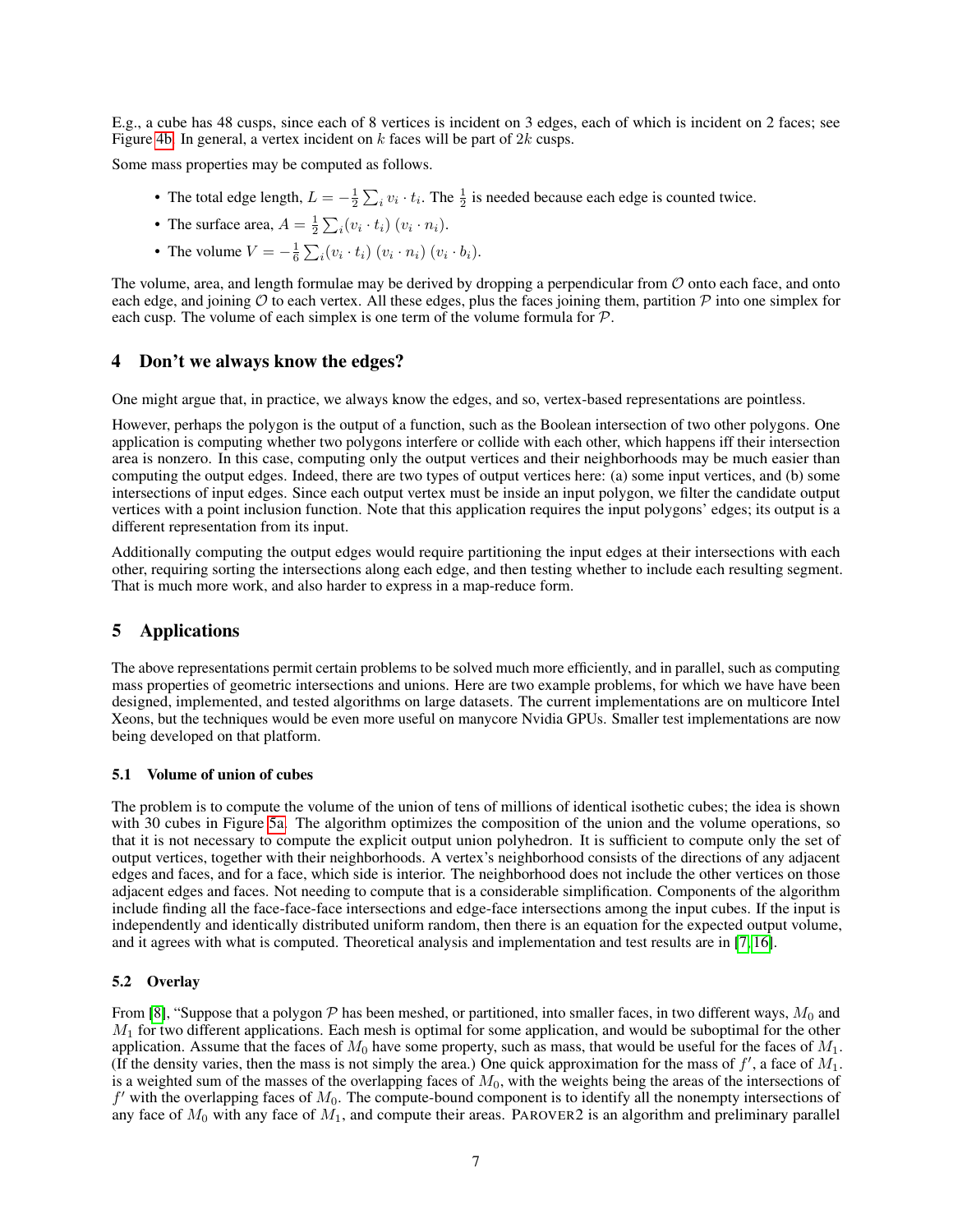<span id="page-7-0"></span>

Figure 5: Applications

implementation for that, whose execution time is linear in the number of intersections, which is generally linear in the number of faces. PAROVER2 uses local topological formulae to compute the areas of the output faces (aka outfaces) from their vertices and half-edges."

This builds on ideas and implementations first described in [\[20,](#page-9-5) [21\]](#page-9-10). Figure [5b](#page-7-0) illustrates overlaying maps (planar graphs) for US coterminous states and July isotherms. [\[2\]](#page-8-4) reports on using EPUG-Overlay to intersect the surface drainage system of the United States (21,652,410 vertices, 21,060,354 edges, and 219,831 faces) with the 2010 United States Census block groups (32,762,740 vertices, 32,103,306 edges, and 518,837 faces). Computing the overlaid planar graph, excluding I/O, took 322 elapsed seconds on the dual 8 core Xeon. The parallel speedup was a factor of 11. This also used multiprecision rational numbers to avoid roundoff errors.

[\[11\]](#page-8-5) reports on intersecting two 3D meshes using these algorithms, in addition to big rationals and other techniques. Extensions that add one or more of 3D, rational numbers to avoid roundoffs, and Simulation of Simplicity to handle geometric degeneracies include [\[1,](#page-8-6) [2,](#page-8-4) [4,](#page-8-7) [5,](#page-8-8) [8](#page-8-3)[–11,](#page-8-5) [14,](#page-9-11) [15,](#page-9-12) [18,](#page-9-13) [19,](#page-9-14) [21,](#page-9-10) [27\]](#page-9-15).

## 6 Checking Polytope Validity

All these formulae require that  $P$  be a legal polytope; otherwise the volume is not even defined. Indeed, in that case, the computed volume will vary with respect to many rigid transformations. Therefore, we may test  $\mathcal{P}$ 's legality with a Monte Carlo algorithm as follows. Perform several random transformations, such as translations, scalings, or rotations, whose effect on P's volume is known. If P's volume does not always change correctly, then P is illegal. Otherwise, P probably does not have any errors such as missing facets. However, this does not detect errors such as  $\mathcal{P}$ 's boundary including a double loop.

## 7 Summary

These equations are reductions; they sum a function applied to each element of a set. Therefore they are easily parallelizable. One concern is that, especially if  $\mathcal O$  is well outside  $\mathcal P$ , many significant digits may be lost from summing offsetting positive and negative terms. Therefore, double precision, at least, is recommended.

Determining the explicit edges and faces from any of these representations is similar to determining those properties of a polytope represented as a CSG tree.

Extensions to higher  $E^d$ , and also extensions to curved facets appear feasible. For example, the key to the cusp representation is that either vertex and tangent of an edge uniquely determine the infinite line including the edge. There is a unique point on the line, the foot of a perpendicular dropped from  $\mathcal{O}$ , which is used to partition the edge into two pieces, and hence to partition  $P$  into simplices. Any point that is a property only of the infinite line would serve as well as the foot of the perpendicular. For curved lines, it suffices to define a mapping from each line to a unique point on the line, and the rest of the theory follows. These minimal representations have many advantages.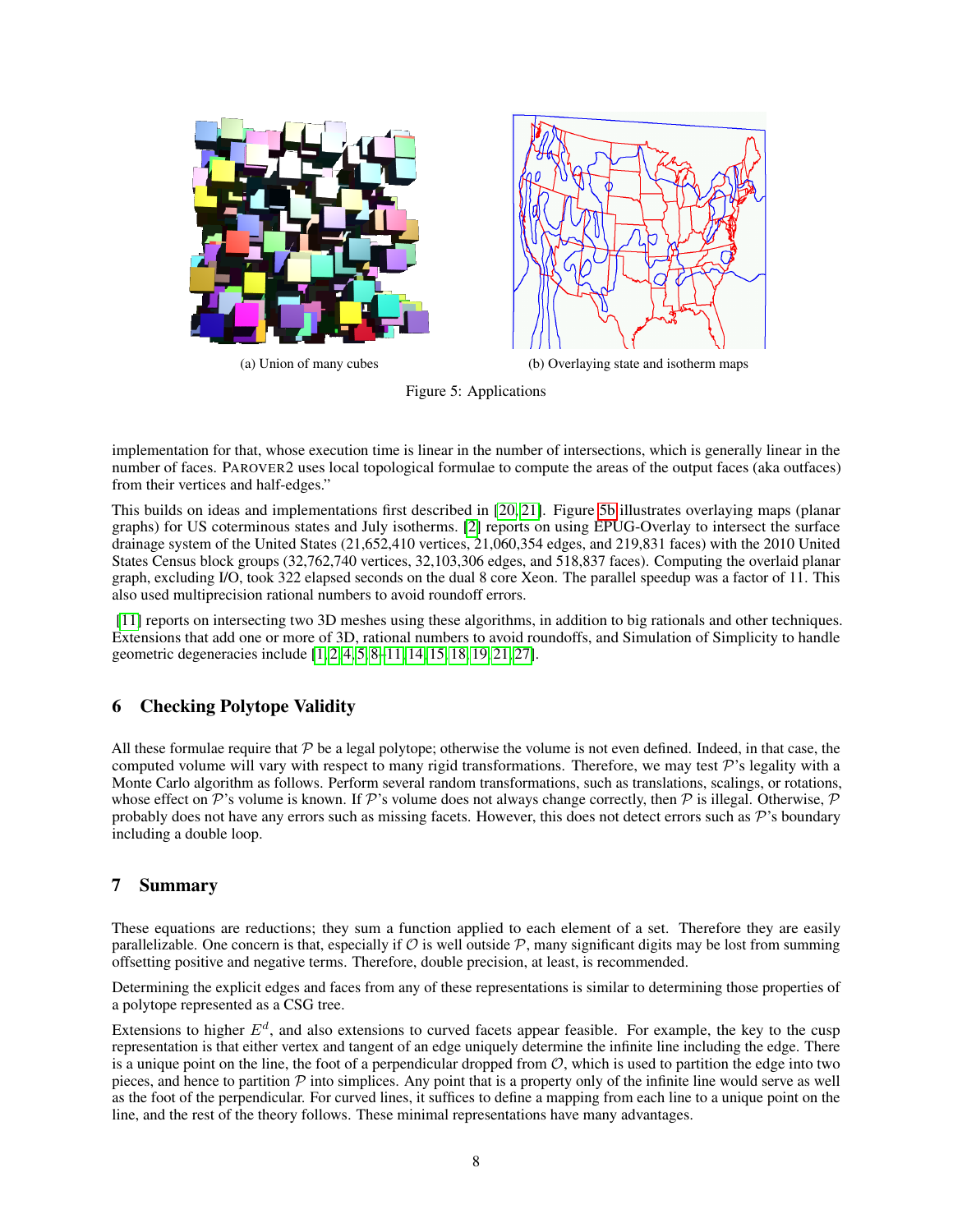- Simplicity: A set of tuples is a much leaner representation than representing a hierarchy of nested face shells and edge loops.
- **Ease of computing the data:** If  $P$  is being computed as the output of a Boolean operation, determining these local data structures is easier than determining  $\mathcal P$ 's global information. We save perhaps half the lines of code, and time, and reduce the number of special cases.
- Fewer special cases: Multiple disconnected or nested components are automatically handled without ever recognizing their existence. Therefore, there is also a smaller opportunity for erroneously handling the special cases, increasing reliability.
- Faster to code: This means that fewer lines of code are necessary, reducing coding time, and allowing more time for debugging and testing. Also, the data structures are fixed size and don't use pointers. This avoids slow memory management operations, which also fragment memory.
- Faster to execute, especially on parallel machines: The simplicity and regular data structures allow faster execution on both serial and parallel machines. Virtual memory is not thrashed. Current data structures are too complex for easy parallelization, which prefers simple regular data structures, such as structures of arrays of plain old datatypes. If the platform is an Nvidia GPU, then warps of 32 threads are required to execute the same instruction (or be idle). Ideally, the data used by adjacent threads is adjacent in memory. That disparages pointers, linked lists, and trees.
- Efficient operations when intersecting planar graphs: Instead of processing each face separately, the fact that two adjacent faces share an edge is utilized.

## References

- <span id="page-8-6"></span>[1] Samuel Audet, Cecilia Albertsson, Masana Murase, and Akihiro Asahara. Robust and efficient polygon overlay on parallel stream processors. In *Proceedings of the 21st ACM SIGSPATIAL International Conference on Advances in Geographic Information Systems*, SIGSPATIAL'13, pages 304–313, New York, NY, USA, 2013. ACM.
- <span id="page-8-4"></span>[2] Salles V. G. de Magalhães, Marcus V. A. Andrade, W. Randolph Franklin, and Wenli Li. Fast exact parallel map overlay using a two-level uniform grid. In *4th ACM SIGSPATIAL International Workshop on Analytics for Big Geospatial Data (BigSpatial)*, Bellevue WA USA, 3 Nov 2015.
- <span id="page-8-0"></span>[3] Salles V. G. de Magalhães, Marcus V. A. Andrade, W. Randolph Franklin, and Wenli Li. PinMesh – Fast and exact 3D point location queries using a uniform grid. *Computer & Graphics Journal, special issue on Shape Modeling International 2016*, 58:1–11, August 2016. (online 17 May). Awarded a reproducibility stamp, <http://www.reproducibilitystamp.com/>.
- <span id="page-8-7"></span>[4] Salles V. G. de Magalhães, Marcus V. A. Andrade, W. Randolph Franklin, Wenli Li, and Maurício Gouvêa Gruppi. Exact intersection of 3D geometric models. In *Geoinfo 2016, XVII Brazilian Symposium on GeoInformatics*, Campos do Jordão, SP, Brazil, November 2016.
- <span id="page-8-8"></span>[5] Salles V. G. de Magalhães and W. Randolph Franklin. Exactly computing map overlays using rational numbers. In *Autocarto 2014*, Pittsburgh PA, 5–7 Oct 2014. Cartography and Geographic Information Society. (abstract only).
- <span id="page-8-1"></span>[6] D. P. Dobkin, Leonidas J. Guibas, J. Hershberger, and J. Snoeyink. An efficient algorithm for finding the CSG representation of a simple polygon. *Comput. Graph.*, 22(4):31–40, 1988. Proc. SIGGRAPH '88.
- <span id="page-8-2"></span>[7] W. Randolph Franklin. Analysis of mass properties of the union of millions of polyhedra. In M. L. Lucian and M. Neamtu, editors, *Geometric Modeling and Computing: Seattle 2003*, pages 189–202. Nashboro Press, Brentwood TN, 2004.
- <span id="page-8-3"></span>[8] W. Randolph Franklin and Salles V. G. de Magalhães. Computing intersection areas of overlaid 2d meshes. In *IGS2019 International Geometry Summit Posters' proceedings*, Vancouver, Canada, 17–21 June 2019.
- [9] W. Randolph Franklin, Salles V. G. de Magalhães, and Marcus V. A. Andrade. 3D-EPUG-Overlay: Intersecting very large 3D triangulations in parallel. In *2017 SIAM conference on industrial and applied geometry*, Pittsburgh PA USA, 10–12 July 2017. (talk).
- [10] W. Randolph Franklin, Salles V. G. de Magalhães, and Marcus V. A. Andrade. An exact and efficient 3D mesh intersection algorithm using only orientation predicates. In *S3PM-2017: International Convention on Shape, Solid, Structure, & Physical Modeling, Shape Modeling International (SMI-2017) Symposium*, Berkeley, California, USA, 19–23 June 2017. (poster).
- <span id="page-8-5"></span>[11] W. Randolph Franklin, Salles V. G. de Magalhães, and Marcus V. A. Andrade. Exact fast parallel intersection of large 3-D triangular meshes. In *27th International Meshing Roundtable*, Alberqueque, New Mexico, 2 Oct 2018.